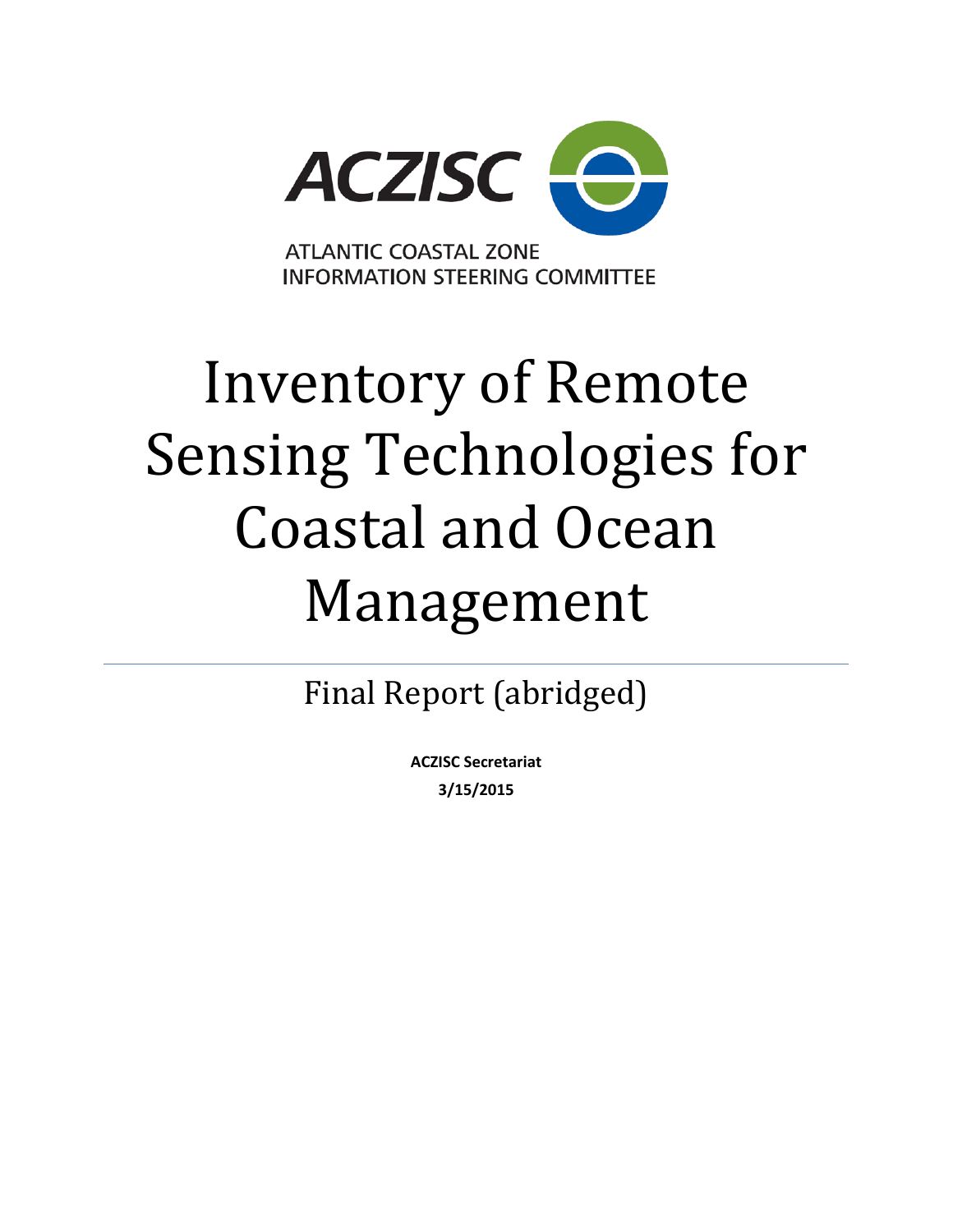# **Introduction**

This report is the final deliverable in Environment Canada contract K4B20-14-0348-1 with the Atlantic Coastal Zone Information Steering Committee Secretariat to provide an inventory of potential remote sensing technologies that could support coastal and ocean management. The report describes how the inventory was developed, and discusses its implications**.**

# **Remote Sensing Technologies Inventory**

The ACZISC Secretariat has prepared an inventory of over 53 different remote sensing technologies. The inventory provides basic information on the technology and in most cases a bibliography and links to useful websites. The technologies are divided into three classes: airborne, vessel borne or satellite based. Some technologies are mature (e.g. terrestrial LiDAR), and some are in development (e.g. Synthetic Aperture Sidescan). Some satellite based technologies are yet to be launched. Of particular interest in this last category is the development of "small satellites". An example of this is the Italian satellite PRISMA, scheduled to be launched in 2017, which combines a hyperspectral scanner with a panchromatic camera. PRISMA data could be very useful for a number of coastal applications.

# **Process for developing the inventory**

The inventory was developed by soliciting expert advice to complete a template for each technology. An expert or experts were subcontracted for satellite based technologies, airborne technologies, and LiDAR. The ACZISC Secretariat Director developed the vessel based templates exploiting his experience with these technologies while employed by the Geological Survey of Canada. The various experts employed are detailed in the acknowledgements.

#### **Implications of the inventory**

At first inspection the inventory is overwhelming. No single technology is likely to be entirely adequate in providing all of the required data for each individual coastal application of interest. This means that multiple technologies may be required for one application in the coastal zone, i.e. flood mapping. Technologies can be combined either directly during data acquisition (e.g. mounting other sensors on an aircraft collecting LiDAR data) or post mission (e.g. merging contemporaneous satellite data with LiDAR data).

Automated classification of habitats, vegetation, land use is a complicated process best supported by multi-band sensors, either airborne for high resolution applications or satellite based for more regional applications.

Accurate storm surge and coastal flooding forecasting requires detailed bathymetry out to 20-30 m water depth to calculate the wave run-up contribution to the extreme water level. In most locations in Maritime Canada, this is unachievable using airborne bathymetric LiDAR. Multibeam and / or interferometric sidescan surveys either vessel mounted or AUV mounted are required to reach 20-30 m water depth.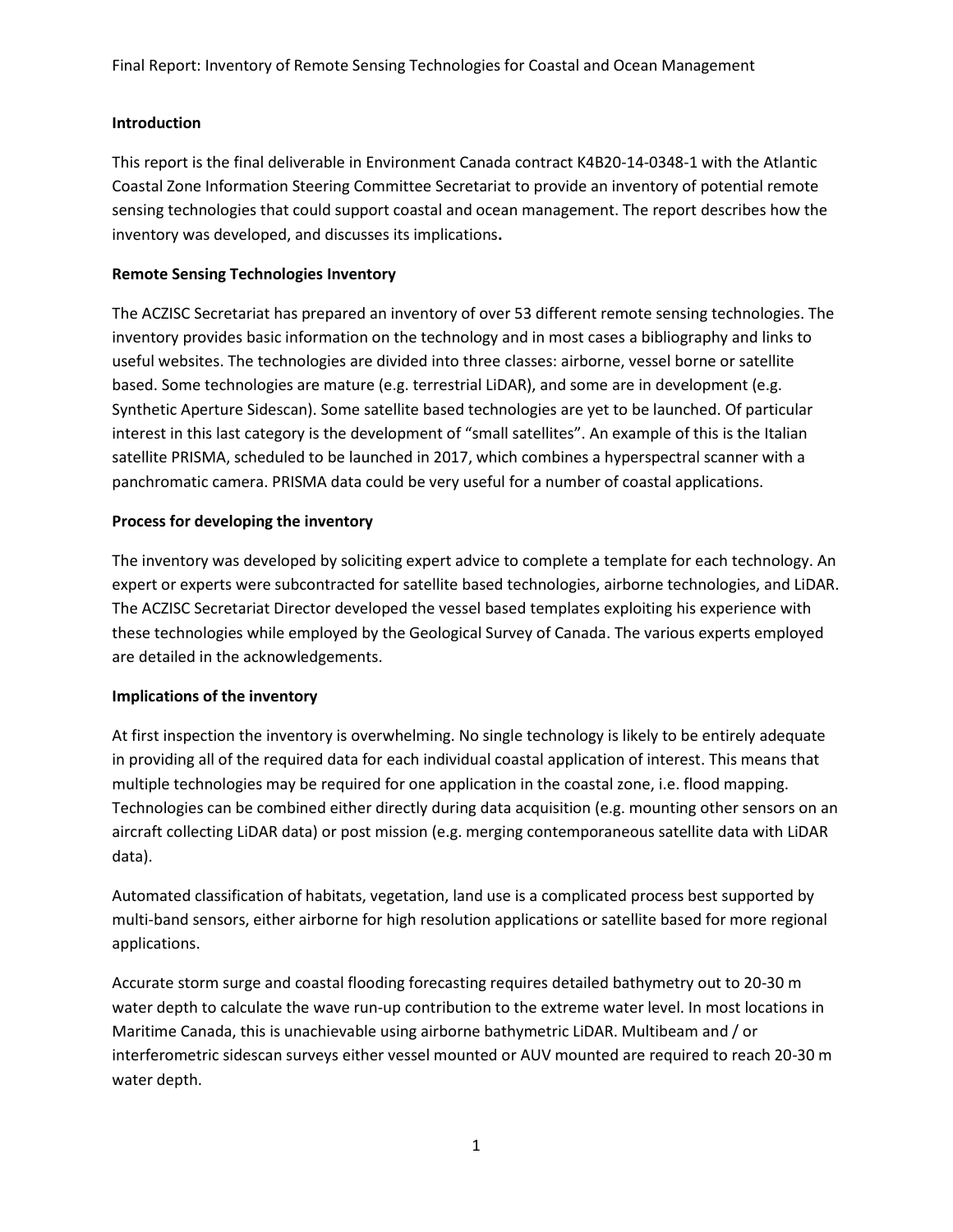Final Report: Inventory of Remote Sensing Technologies for Coastal and Ocean Management

Aerial photography and oblique photography have been included in the inventory because several applications have been already based on these technologies (e.g. historical coastline delineation and coastal change rates in PEI) and because the provincial governments have already made a significant investment in this technology. In addition, the Geological Survey of Canada (GSC) has acquired a complete oblique video survey of the coastlines of the Maritime Provinces which is in the public domain although now quite old (GSC Open Files 4428 (2002), 4020 (2001), 3656 (1998), 3301(1996), 2580(1992)). Some of this video has been manually interpreted and stored in a GIS. The GSC has used older navigation technology. Newer technologies can provide accurately georeferenced oblique images.

# **Future possibilities**

Several future satellite sensors show promise for coastal applications. The airborne sensor PAL being tested by NASA for future satellite missions may be of particular interest for coastal applications. The "small satellite" developments like the Italian PRISMA may also have significant benefits for coastal applications especially if researchers and satellite developers can be encouraged to develop missionspecific for coastal applications.

The RadarSat Constellation Mission will provide new opportunities to exploit high resolution radar data with an increased revisit frequency.

The data from the European Sentinel series of satellites that includes a SAR sensor will be "free" to users under the European open data policy.

The analysis of sonar backscatter and sidescan information for habitat mapping is reasonably well developed discipline although still requiring expert interpretation of the image data and the collection of ground truth information through video, photography and sample collection.

The analysis of intensity and waveforms from LiDAR is not as mature but shows promise in a number of areas (e.g. eel grass mapping). This is still a research field that could be encouraged with pilot projects.

Coastal water levels from satellite altimetry is starting to be used for research in storm surge modelling and prediction and may soon become part of operational forecasts for extreme water levels.

# **Matching Coastal and Ocean Information and Data Interests with Remote Sensing Technologies from the Inventory**

Table 1 shows an aggregated list of coastal and ocean information and data interests defined by a survey of the RCCOMcc conducted in early 2015 and the potential remote sensing technologies that could be applied to those applications. It should be noted remote sensing data alone is not sufficient to meet the needs of the applications of interest. In all cases the collection of ground truth or calibration information is also required.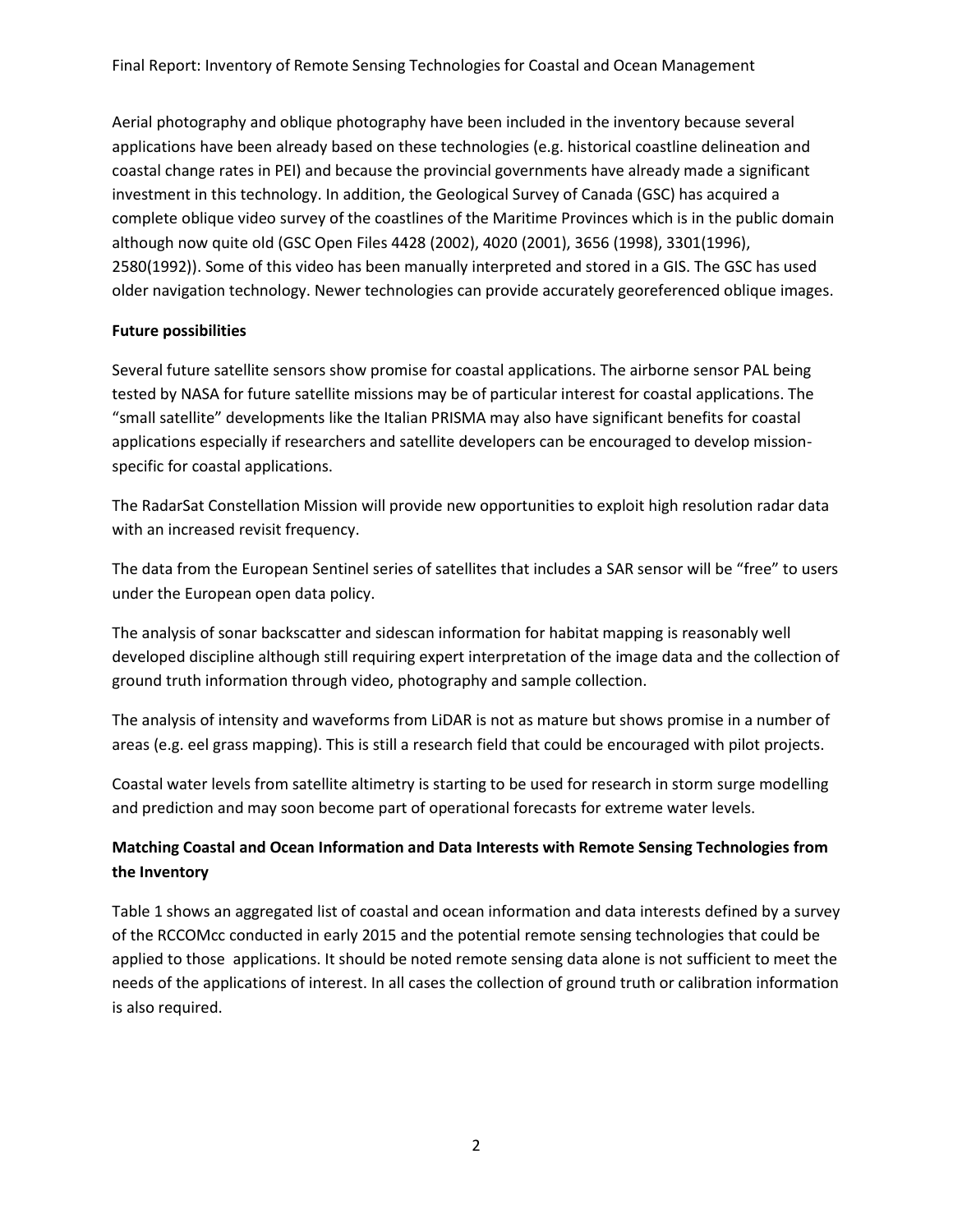**Table 1**: Potential remote sensing technologies related to coastal and ocean information and data interests (coastal applications).

| <b>Coastal Application</b>                                                                                                                                       | <b>Potential Remote Sensing Technologies</b>                                                                                                                                                                        |
|------------------------------------------------------------------------------------------------------------------------------------------------------------------|---------------------------------------------------------------------------------------------------------------------------------------------------------------------------------------------------------------------|
| Elevation / Bathymetry / SAR DEMs / Satellite<br>derived bathymetry                                                                                              | Hyperspectral / Thermal (airborne several sensors) /<br>Bathymetric / Bathy-Terrestrial / Terrestrial LiDAR / High<br>Resolution Optical Satellites (WorldView-3) / SAR<br>satellites                               |
| Water levels (incl. tides, sea-level, storm<br>surge) / Sea surface height and currents                                                                          | Terrestrial LiDAR / Satellite altimeters (Jason-3)                                                                                                                                                                  |
| Local historic and forecasted high tide events                                                                                                                   | See water levels above                                                                                                                                                                                              |
| Erosion / Accretion / Map and track temporal<br>impacts / Satellite derived vector shoreline                                                                     | Aerial / Oblique Photography (Airborne) / High<br>resolution panchromatic satellite / Terrestrial LiDAR /<br><b>SAR satellite</b>                                                                                   |
| Habitat classification (wetland)                                                                                                                                 | Hyperspectral / Thermal (airborne or satellite several<br>sensors) / SAR satellite                                                                                                                                  |
| High resolution habitat mapping (location,<br>classification and extent) / Habitat change<br>detection / Habitat inventory / Distinguishing<br>vegetation states | Hyperspectral / Thermal (airborne several sensors) /<br>High Resolution multi-spectral satellites / SAR satellite                                                                                                   |
| Lake algal monitoring                                                                                                                                            | Hyperspectral / Thermal (airborne several sensors) /<br>High Resolution multi-spectral satellites                                                                                                                   |
| Flood extent mapping / Hydraulic model                                                                                                                           | Terrestrial LiDAR (elevation and river water level) /<br>Coastal altimetry (Jason 3) coastal water levels /<br>Bathymetric LiDAR / Multibeam bathymetry (wave run<br>up modelling, bottom type for bottom friction) |
| Impervious surface                                                                                                                                               | Terrestrial LiDAR / High resolution multi-spectral<br>satellites / SAR Satellite                                                                                                                                    |
| Sources/location of fill                                                                                                                                         | High Resolution multi-spectral satellites                                                                                                                                                                           |
| Feature mapping / Coastal<br>delineation/classification Coastal<br>infrastructure                                                                                | Aerial / Oblique Photography (Airborne) / High<br>resolution optical satellites                                                                                                                                     |
| <b>Bottom classification</b>                                                                                                                                     | Bathymetric LiDAR (intensity, waveform analysis) /<br>Multibeam Bathymetry (back scatter) / Sidescan and<br>interferometric and synthetic aperture sidescan                                                         |
| Water quality monitoring (impact of run-off)<br>/ Penetration of water and below subtidal                                                                        | Hyperspectral / Thermal (airborne and satellite several<br>sensors)                                                                                                                                                 |
| Land-use                                                                                                                                                         | High Resolution multi-spectral satellites / Terrestrial<br>LiDAR (3D buildings)                                                                                                                                     |
| Higher resolution ocean colour (to assess<br>coastal productivity, spill and aquaculture<br>effects)                                                             | Hyperspectral / Thermal (airborne several sensors) / EU<br>Sentinel satellites (2015-)                                                                                                                              |
| Snow depth / Ice in rivers                                                                                                                                       | <b>SAR satellite</b>                                                                                                                                                                                                |
| Sea ice                                                                                                                                                          | <b>SAR satellite</b>                                                                                                                                                                                                |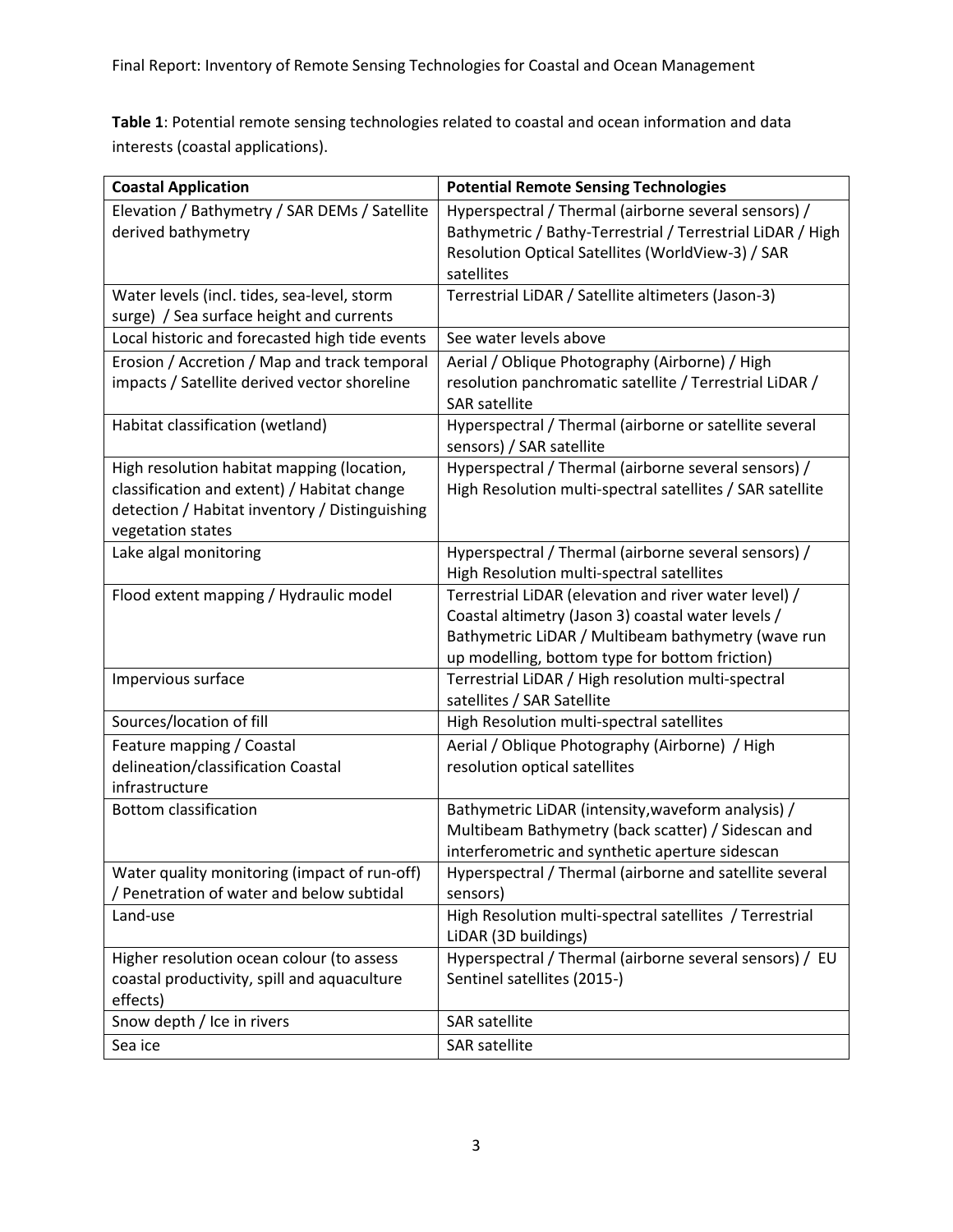Airborne and satellite based technologies and their applicability to coastal applications are summarized in Tables 2, in Appendix 1 and Tables 3, and 4 in Appendix 2.

#### **Considerations Arising From the Inventory**

The scope of this contract is limited: a detailed needs assessment is still required. The needs assessments could be done individually by the various federal and provincial departments or through RCCOMcc members and then compared for overlap and possible collaboration on product development and data acquisition or it could be completed together. If done individually, results should be compared at each step so that overlaps and collaborative opportunities could be realized at an early stage. Suggested components of the needs assessment are outlined below:

#### **1. Policy / Regulatory drivers:**

The needs assessment should first identify the policy / regulatory / and / or departmental mandate needs for information. (e.g. Aquaculture Strategy)

#### **2. Products needed to meet policy / regulation:**

To meet the information needs described above, what specific information products are required? A product could be a single entity like a map or series of maps (e.g. map of aquaculture leases), a data base of products derived from processed data (e.g. primary productivity maps / images for coastal inlets) or an interactive computer application that uses a data base for forecasting or sensitivity analysis (e.g. risk assessment tool for aquaculture siting).

#### **3. Processes to develop products**:

What are the evidence-based process choices for developing products? Should they always be processes that are already operationalized or are research choices acceptable? Do the research choices require pilot projects?

The processes for developing the required products may not be obvious. Examining practises of other jurisdictions may be useful but would have to be evaluated for the appropriateness of application in Maritime Canada's coastal zones. Deciding on an approach will require some literature searching and consultation with local and international experts. If upon conducting the research no obvious process is already in use, establishment of pilot projects to examine approaches would be required, possibly through partnerships with local university and college researchers.

#### **4. Data required for product development:**

Upon deciding upon product development approaches or pilot projects, the data required to support the product development or pilot project will need to be determined. There may be more than one approach for a product that may require different types of remote sensed or other data.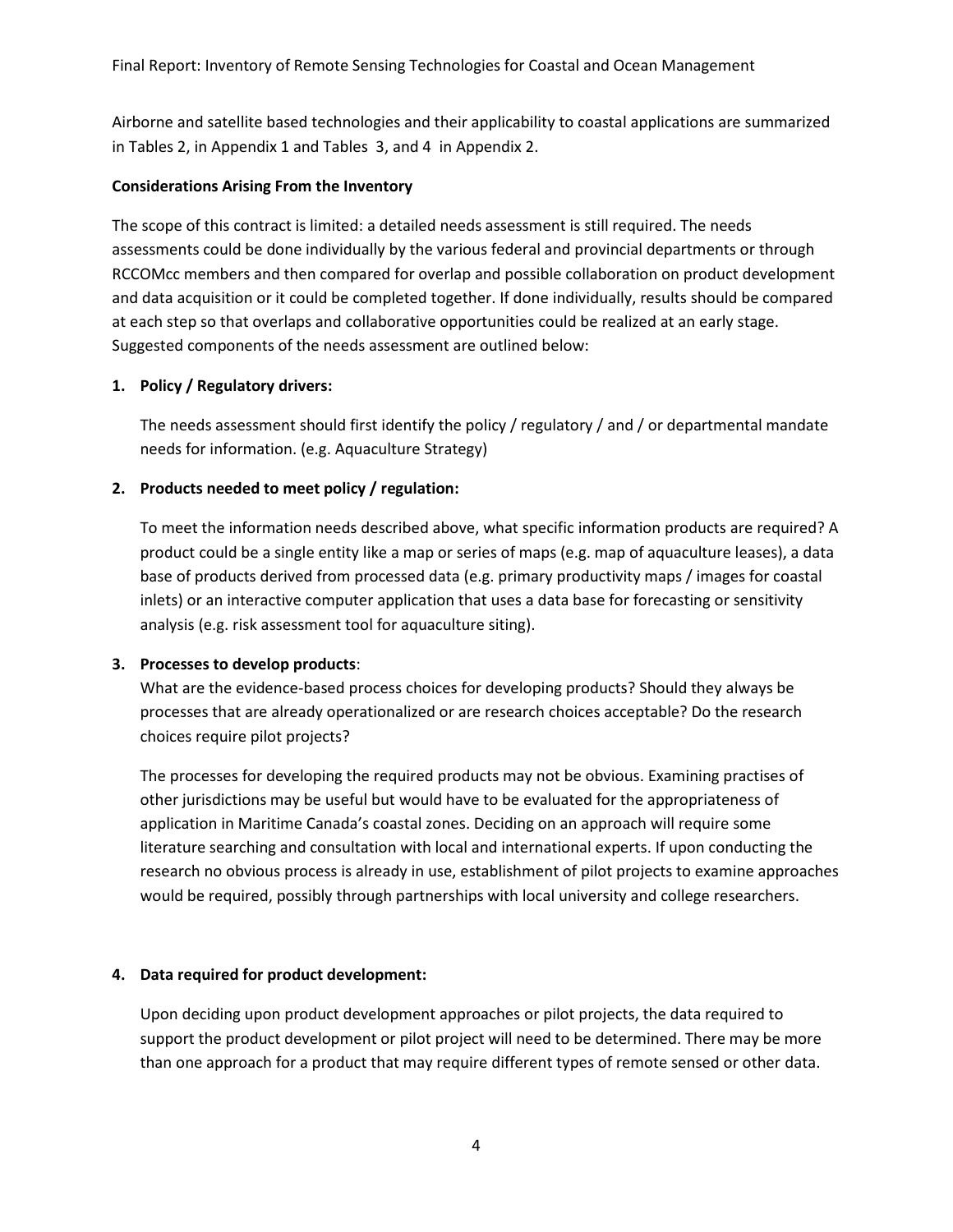#### *Example Needs Analysis Work Flow:*

*1. Regulation: coastal development set-back* 

*2. Products: 1. Spatial data base and publicly available maps of historical shoreline change and rates of erosion or accretion on a scale suitable to support the regulation. This product would need to be updated on a regular basis to monitor for changes in rates. 2. Erosion sensitivity map (needed because the historic record may not be adequate to define erosion risk in a changing climate)*

#### *3. Processes:*

*1. PEI shoreline change mapping after (Webster and Brydon, 2012) – important to be consistent in shoreline delineation and use tide corrected images.*

*2. After Shaw 1998 (J. Shaw, R.B. Taylor, D.L. Forbes, M.-H. Ruz, and S. Solomon. 1998. Sensitivity of the Coasts of Canada to Sealevel Rise. Geological Survey of Canada Bulletin 505. Ottawa.) and Catto 2012 Coastal Erosion in Newfoundland.*

*4. Data:*

*1. Series of High resolution colour aerial photos accurately georeferenced, could be high resolution satellite imagery for more recent time periods*

*2. Data for all the sensitivity index parameters*

There may be cost and resolution trade-offs that would influence the final decisions on data acquisition.

# **5. Existing data in the hands of government partners in the Maritimes and elsewhere:**

Some of the data required to develop products or a pilot project may already be in the possession of RCCOM agencies or other organizations in the Maritime Provinces. A search for this existing information would be significantly facilitated by collaboration between agencies to develop and maintain a shared catalog of existing data sets. The federal government is developing the National Earth Observation Data Framework & Catalogue which may be very helpful in discovering satellite sensor data that has already been acquired by the Government of Canada.

# **Campaign planning**

If a coordinated approach is the objective of discussions on remote sensing, data acquisition, campaign planning is required. Priorities need to be set on which products over which geography. The partners in each

product or geographic location would be determined by alignment with RCCOM member mandates. A risk based approach might be a useful method to assist in the determination of the priorities. Dr. Ron Pelot at Dalhousie University Faculty of Engineering is an expert in risk assessment in the coastal and marine environments and could be approached to assist in a risk based approach.

#### **Project Planning – for each data acquisition**

For each type of remote sensing technology in the inventory a section on considerations is included. For those technologies that require a platform (aircraft or vessel), planning should begin with a comprehensive desk top exercise to ensure data acquisition will meet the standards needed for the application (i.e. density of survey lines, amount of overlap, etc.). Since weather can play an important role on the success of an expedition, alternative survey locations should be planned so mobilizations costs are not wasted.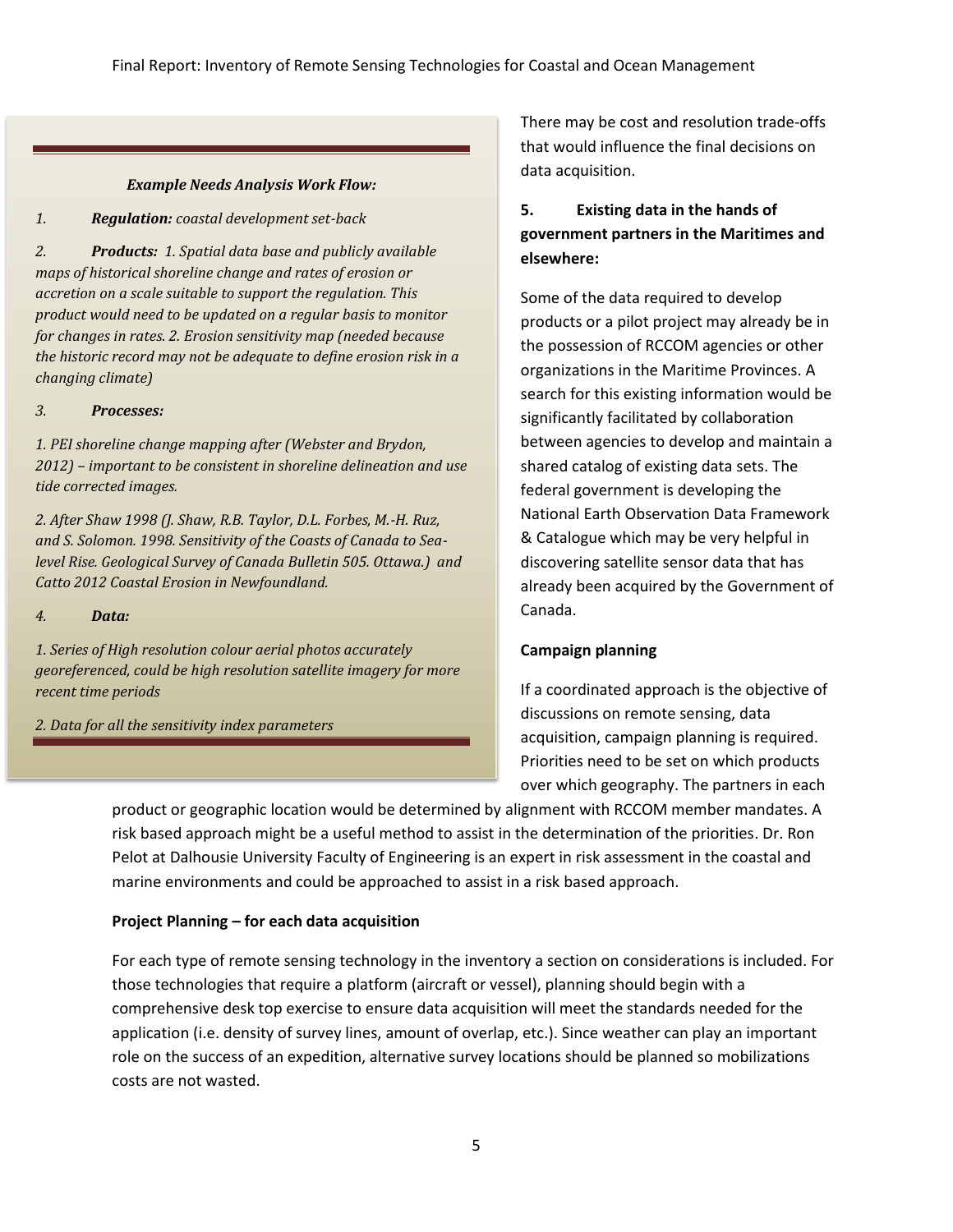For some satellite based technologies (i.e. Radarsat), the satellite may have to be tasked to acquire the data needed (i.e. specific Location, time of year, low tide etc.).

Acquiring satellite data that has already been acquired may be facilitated through the National Earth Observation Data Framework & Catalogue.

# **Resources Needed**

1. Data management requirements

The requirement for creating a sufficient level of metadata on the data acquired will be important for understanding the processes used to develop products. It is also necessary for future discovery of the data's existence and to prevent duplicate data collection and costs. The appropriate data management infrastructure needs to be in place, with the data stored, archived and accessed in standardized formats and data bases.

# Data processing / analysis requirements

Many of the products will require sophisticated data processing systems and expertise in data processing techniques. This is particularly true for the automated classification of satellite and airborne imagery and point cloud processing for multibeam and LiDAR data. Once established through literature search or pilot project, the data processing techniques for each product should be established and used consistently over time to allow for effective inter-comparison over time. If changes in the established data processing regimes are required due to changes in technology or improvements in algorithm, comparison between old and new processes should be conducted and documented. Forward and backward interoperability of data formats should be maintained wherever possible.

2. Product development and dissemination

The products developed (not necessarily the data) should be widely available for external users in widely accepted formats and internet services.

# 3. Evaluation

A formal program of evaluation of the products and their impact on the regulatory, policy or mandate objectives should be established.